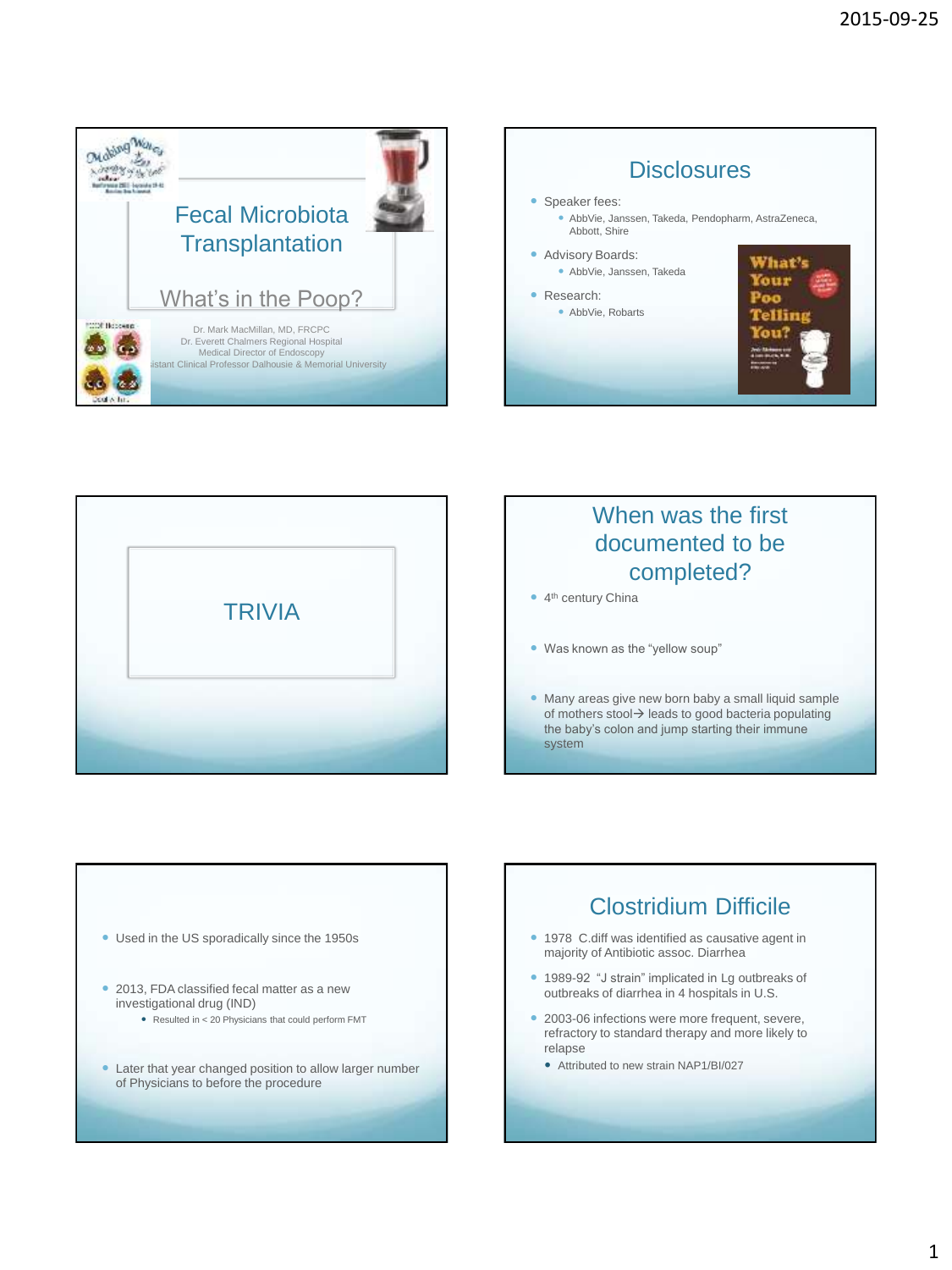

 C. Diff carriage occurs in 20-50% of adults in hospitals and long term care facilities

• Although asymptomatic, are capable of shedding pathogenic organisms and serve as a reservoir

#### **Transmission**

- Patients with C.diff carriage are a reservoir for environmental contamination in the presence or absence of clinical infection
- Fecal-oral spread by ingestion of spores

### Risk Factors

**•** Antibiotics

- 2 major roles
	- Disrupt normal colonic flora
	- Development of antibiotic resistance to clindamycin or Fluoroquinolones
- Any antibiotic can predispose to colonization by C.Diff
- Broad spectrum, multiple antibiotics and increased duration of use all contribute
- Initial cases were all attributed to Clindamycin (J strain)
- Increased use of Fluoroquinolones has been correlated with C.Diff ( NAP1/BI/027)



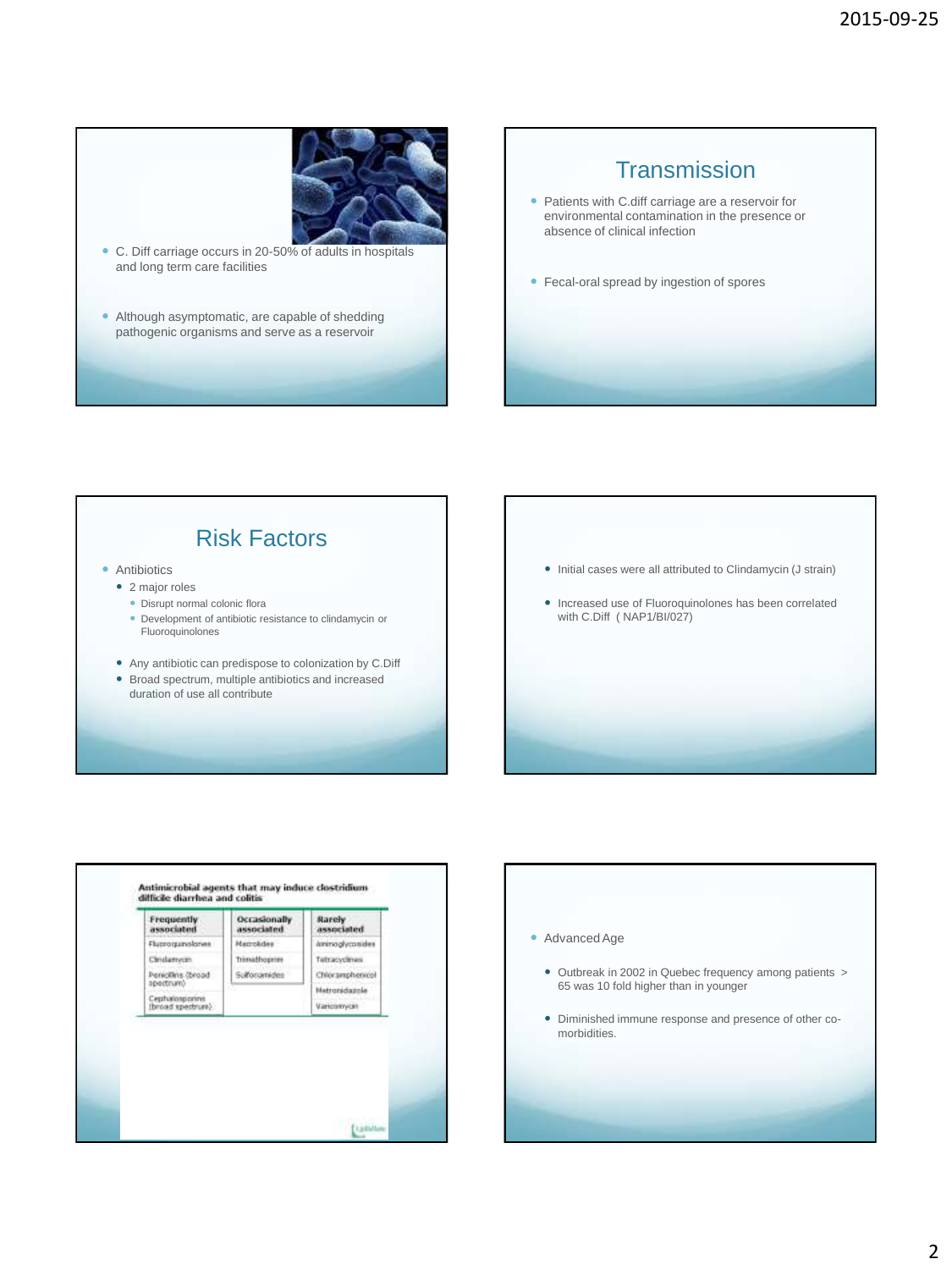#### Gastric acid suppression

- Controversial
- Community-associated infection
	- Has been increasing
	- Previously thought to be low risk
	- Must be considered despite absence of antibiotic exposure



- Anaerobic gram-positive, spore-forming, toxin-producing bacillus described in 1935
- "Difficult clostridium"
- Produces 2 potent exotoxins (A & B)
	- A causes inflammation leading to intestinal fluid secretion, mucosal injury.
	- B is essential for virulence, 10x more potent

#### Hypervirulent Strain

- NAP1/BI/027 named because of it's characterisitics by different straining methods
- 5 characteristics that contribute to virulence
	- Produces Binary toxin
	- Produces larger quantities of toxin A & B
	- Toxinotype III
	- Has a partial deletion of tcdC
	- Resistant to Fluoroquinolones

## Clinical Manifestations

- Watery Diarrhea main symptom
- Range from asymptomatic carrier to severe fulminant disease with toxic megacolon

### Carrier State

- 20% of hospitalized adults are C diff carriers
- Asymptomatic, but serve as reservoir.
- Treatment is not recommended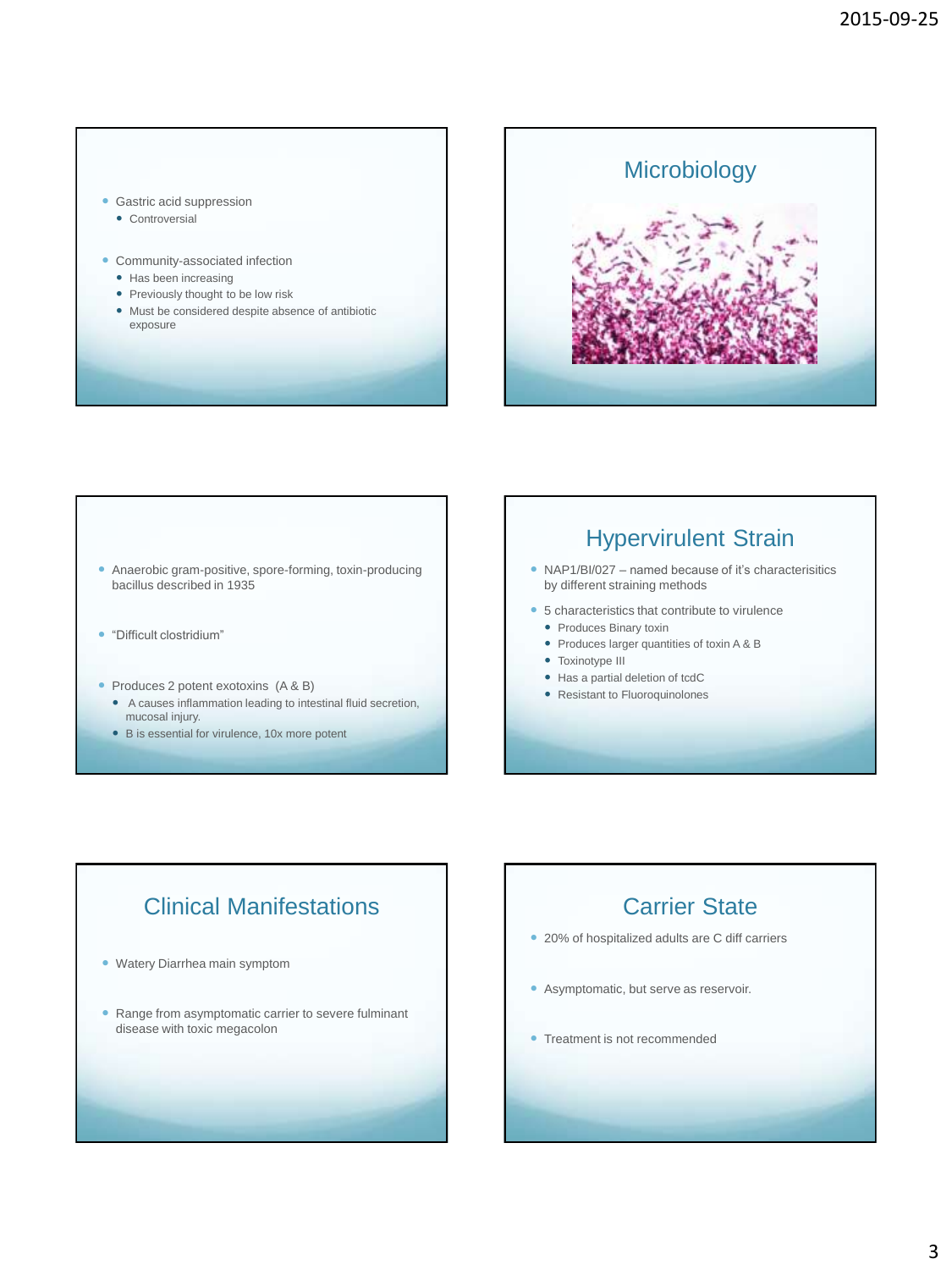### Diarrhea with Colitis

- Watery diarrhea 10-15 times a day
- Lower abdominal pain and cramping
- Low grade fever
- **•** Leukocytosis
- Fever > 38.5 is a sign of sever CDAD
- Symptoms may occur during therapy or 5-10 days following Abx administration
- As late as 10 weeks after cessation

### Fulminant Colitis

- Typically includes severe lower quadrant/ diffuse abdominal pain, diarrhea, abdominal distension, fever, hypovolemia, lactic acidosis, and marked leukocytosis
- Diarrhea may be less prominent
- Complications include toxic megacolon and perforation

### Why to worry???

- Toxic megacolon
	- Clinical diagnosis (>7 cm in its greatest diameter)
	- With severe systemic toxicity
	- Abdominal plain films showed small bowel dilatation, airfluid levels and " thumb-printing"
	- Needs surgical consultation



#### **Diagnosis** • 2 categories • Toxin assays • Organism detection assays • Optimal approach is uncertain Toxin Assays • Cytotoxicity Assay Gold standard • Most sensitive (94-100%) Can detect as little as 10 pg of toxin B • High specificity (99%) Not routinely used as costly and long turnaround time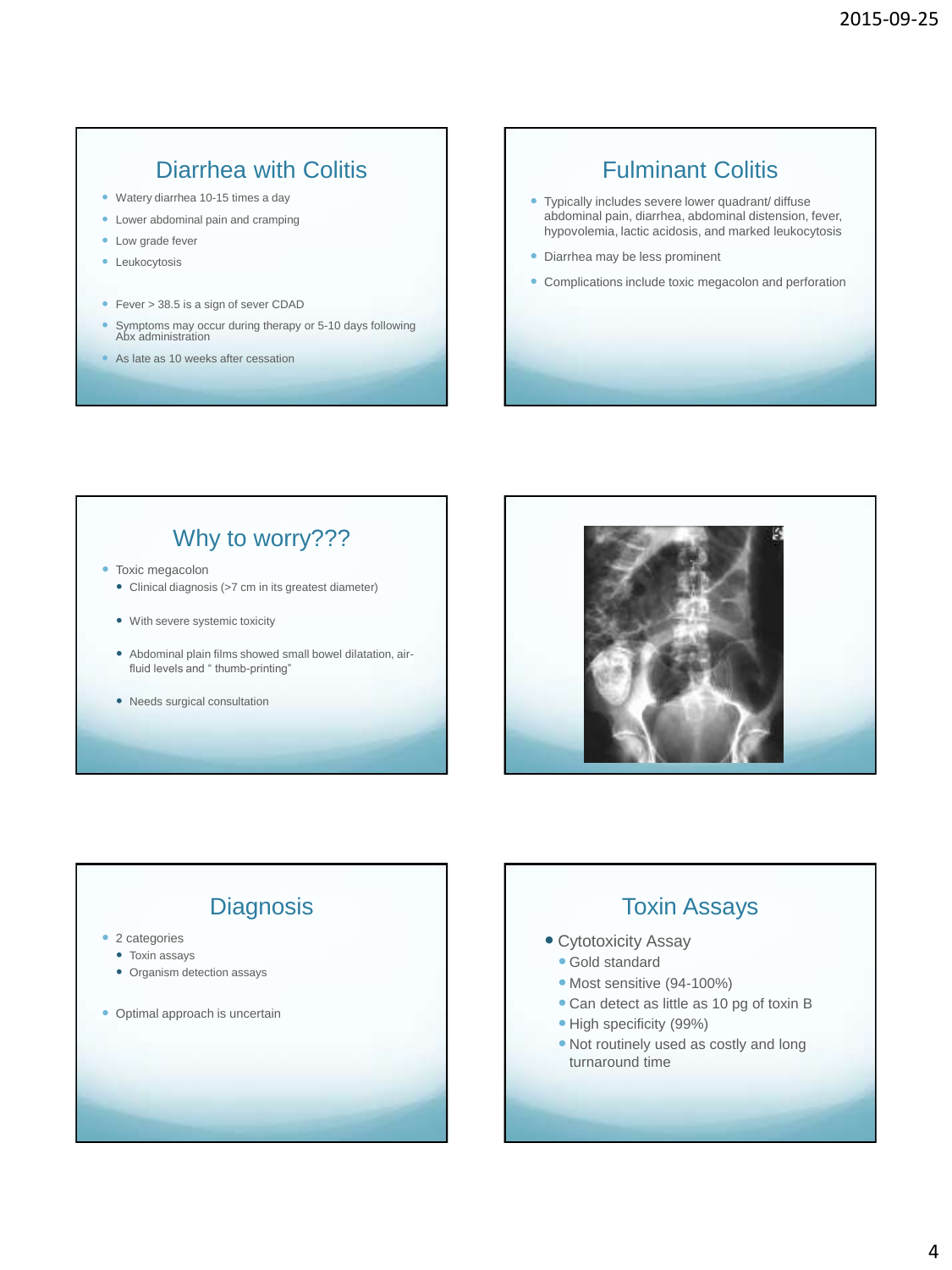





### Recurrent C. Diff infection

- 20% of patients experience recurrence of Symptoms
- Rates of recurrence rise to 40-60% after one episode
- Similar after Metronidazole and Vanco.
- Can be same or different strain

### **Treatment**

- STOP ALL other antibiotics if possible
	- Increased risk of recurrence and need for prolonged therapy
- Contact measures
	- Hand washing with soap and water felt to be more effective than alcohol based sanitizers
- General treatment measures
	- Fluid replacement
		- Regular x-rays for sicker patients (?toxic megacolon)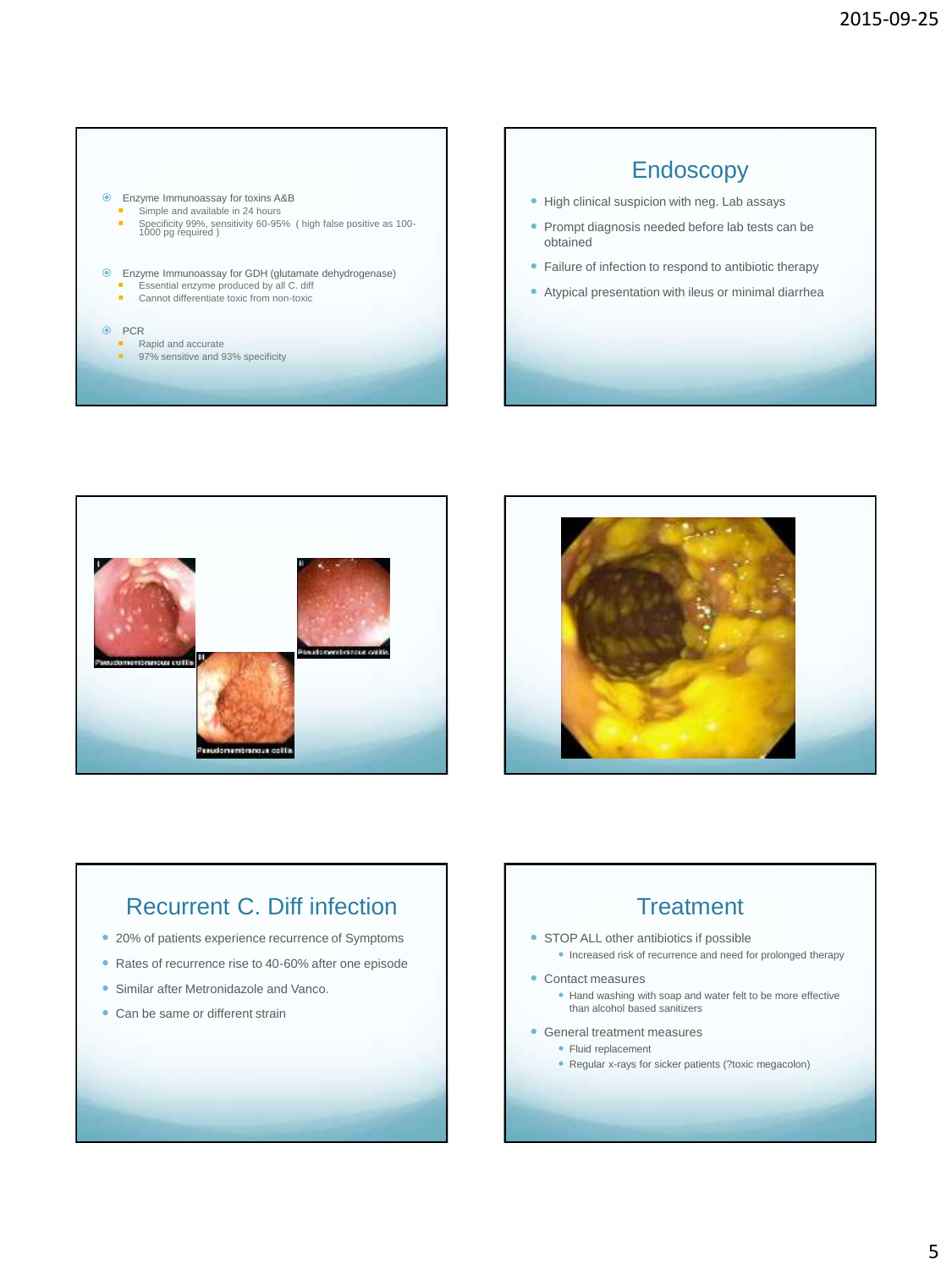#### Non-severe disease

- Flagyl/metronidazole vs Vancomycin
	- Several older studies suggest that flagyl and vancomycin are similar in efficacy for treatment of initial infection
	- Some more recent data suggests that patients maybe more at risk of recurrence if initial treatment was with flagyl
	- CDC and Infectious Diseases Society of America still suggest flagyl as 1st line therapy for non-severe disease (2010 guidelines)…500mg PO TID for 10-14 days

#### Moderate to Severe Diseae

- WBC >15, fever, ileus
	- Vancomycin 125-250 mg PO QID for 10-14 days +/- Flagyl 500 mg IV TID
	- Can also consider the use of Vancomycin enemas, 250 mg in 750 cc of D5W

#### **Recurrence**

- Consider alternative causes of diarrhea ● Post infectious IBS, IBD, etc...
	-
- If symptoms are no more severe than last presentation, could consider re-treatment with initial antibiotic choice
- Vancomycin taper
- Fidaxomicin
	- Bactericidal vs bacteriostatic (Vancomycin)
	- Phase III study of 629 patients, similar treatment results to Vanco but lower rates of recurrence (10 vs 28%), but in non-NAP1 strains

Louie TJ, Miller MA, Mullane KM, Weiss K, Lentnek A, Golan Y, Gorbach S, Sears P, Shue YK, OPT-80-003 Clinical Study Group, N Engl J Med. 2011;364(5):422.

#### **UdFoCune S**. Wolten Kiswer  $10 - 1$  $44 - 1$ Treatment of newsvere Clostridium difficile as cloted diamond in adults Defined against the company of the space of the first state of 1970 and the space of the late of the parties and comparison (23 mg pagly tips: treats starty the 32 kp 14 days) first relates. For example, the point of the state of the contract of the state of the contract of the contract of the contract of the contract of the contract of the contract of the contract of the contract of the contract of the contr  $\frac{1}{2}$  and  $\frac{1}{2}$  and  $\frac{1}{2}$  and  $\frac{1}{2}$  and  $\frac{1}{2}$  and  $\frac{1}{2}$  and  $\frac{1}{2}$  and  $\frac{1}{2}$  and  $\frac{1}{2}$  and  $\frac{1}{2}$  and  $\frac{1}{2}$  and  $\frac{1}{2}$  and  $\frac{1}{2}$  and  $\frac{1}{2}$  and  $\frac{1}{2}$  and  $\frac{1}{2}$  a to a site terms send. We are stiling make over allee van he 1 s<br>Ell my omto over 1 specier of de T-Figure 44th for the second  $-75.637$ later true hours at **DE POR MA** AN OF DEED STRAIN a ser erei



• Surgery – toxic megacolon Subtotal colectomy – most experience with this approach Diverting loop ileostomy and colonic lavage Small study, 42 patients, preservation of colon in 93%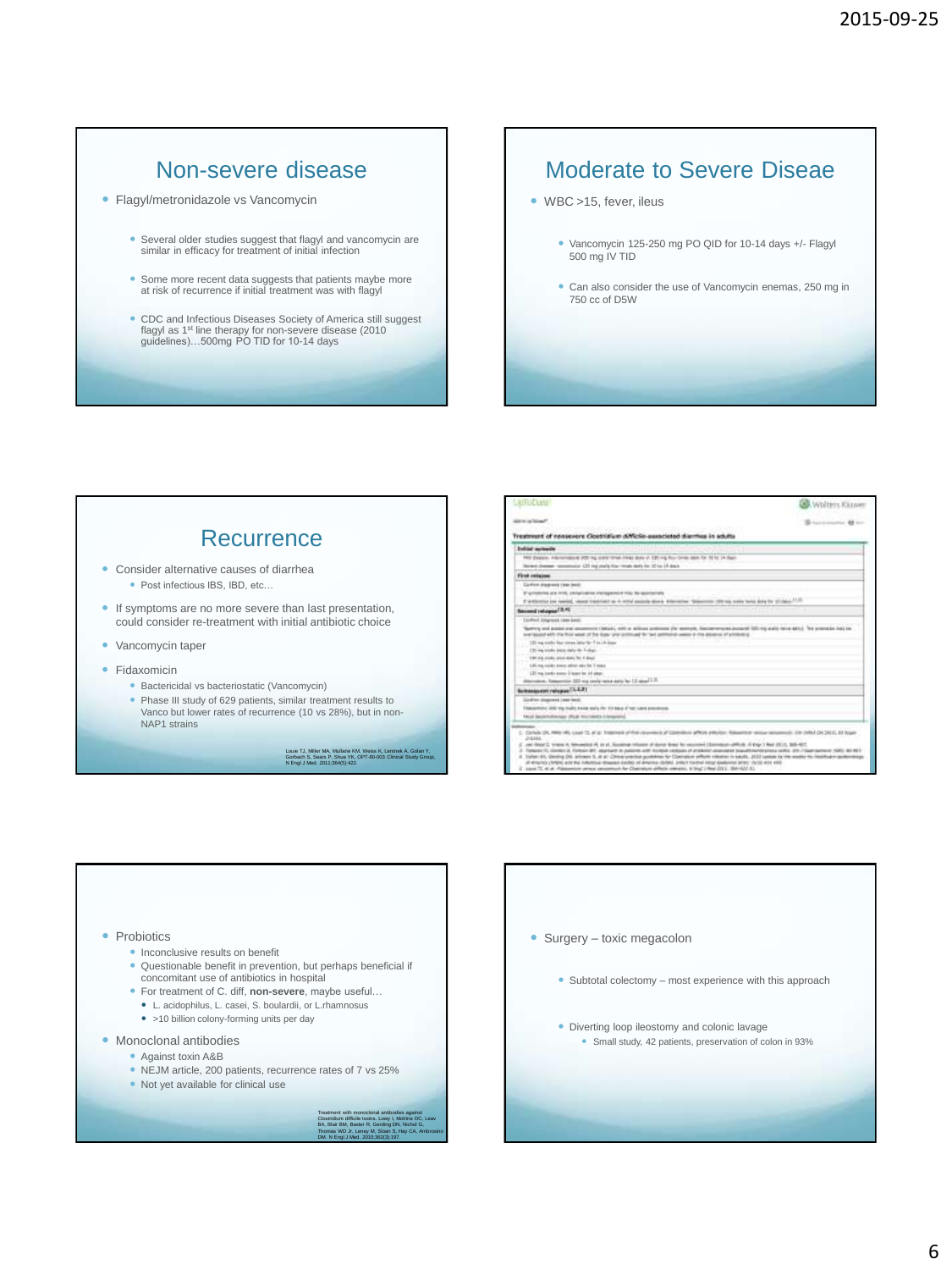





Colonoscopic versus nasogastric fecal transplantation for the treatment of Clostridium difficile infection: a review and pooled analysis. Postigo R, Kim JH. Infection. 2012 Dec;40(6):643-8. Epub 2012 Jul 31.





For the matrix  $\sim$  0.000  $\sim$  0.000 and the matrix of the matrix of the matrix of the matrix of the matrix of the matrix of the matrix of the matrix of the matrix of the matrix of the matrix of the matrix of the matrix o have a statement was a public

 $\sigma$  is the set "expressed the first the symmetry of the set of the symmetry of the symmetry contained by the symmetry of the symmetry of the symmetry of the symmetry of the symmetry of the symmetry of the symmetry of the

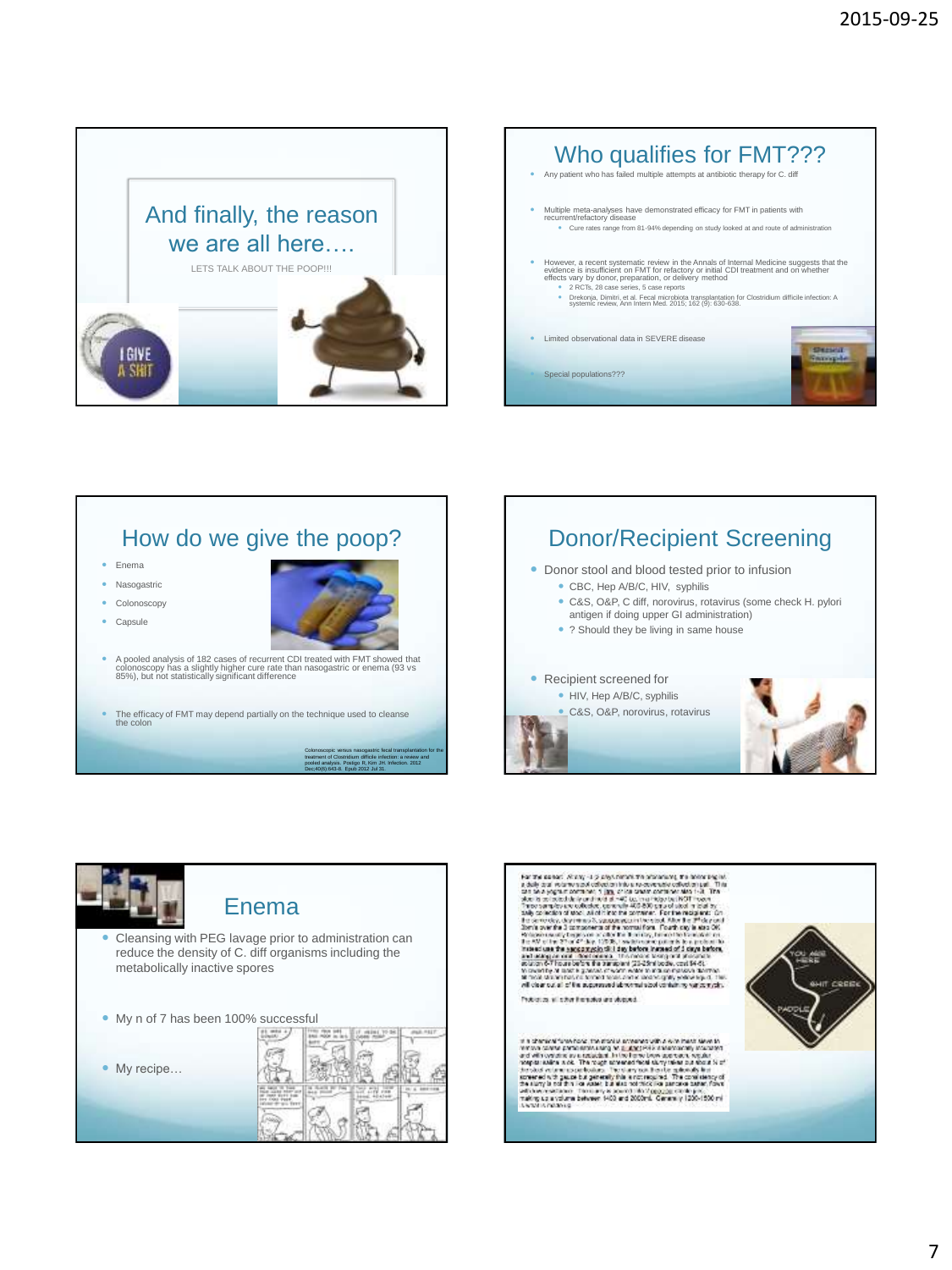The standard bank memana begiand catheter with the inflatable recorbeloon is used. Approximately 1500pc of the skirry placed inside the energibe, The contents do not need to be warmed. Room temperature or even a temperature of 10-16 degrees C is acceptable. The bag is suspended 24 to 48 increa above the patient. The bed is covered with an impermeable sheet, they covered with these cloths (impermeable on one) sdej in eyers, in the event that there is perional leakage.

Segir also influsion with put antiping in the interal Europa position, being away with the left calor down. Inhere atouch 4400 or showly over 10-15 minutes.<br>Reportion the puters contributed, Capabian free inhere to ESS-10 Massage abdomen Mchene are cramps. Also size the infusion if there are compatible from the compatible from the cramps to pass off. Advise the catalogical matrix there will be slow infusion, and that cramps will pleasure over several minutes for<br>each episode. Turn the patient to have the R, polon dependent, hoping that the state spiesta. Turt ha praient to the country. The publishment report in the figure of the state of the spin of the spin of the spin of the spin of the spin of the spin of the spin of the spin of the spin of the spin of t oder attra tira of ranceal of the catheter (after definion of the balloon).<br>Sisteming is lowering the bag.

### **Colonoscopy**  Presumed benefit is that can ensure full coverage of entire colon and distal small bowel (and yes, can live in the terminal ileum) Many experts feel this is the preferred method of administration, but caution must be considered to minimize risk of perforation Multiple studies and meta-analyses demonstrate that a single administration is extremely efficacious in eradicating C. diff in the inpatient and outpatient setting Khoruts A, Dicksved J, Jansson JK, Sadowsky MJ. J Clin Gastroenterol. 2010;44(5):354.<br>Rohlke F, Surawicz CM, Stollman N. J Clin Gastroenterol.<br>2010;44(8):567.<br>Persky SE, Brandt LJ. J Clin Gastroenterol. 2010;44(8):562.<br>Yoon SS, Brandt LJ. J Clin Gastroenterol. 2010;44(8):562.

## Nasogastric tube • Study in the ICU setting (NEJM) Study stopped early due to positive results…81% had resolution of diarrhea vs 31% receiving Vanco alone Received a bowel lavage first with PEG and related donor feces Duodenal infusion of donor feces for recurrent Clostridium difficile. van Nood E, Vrieze A, Nieuwdorp M, Fuentes S, Zoetendal EG, de Vos WM, Visser CE, Kuijper EJ, Bartelsman JF, Tijssen JG, Speelman P, Dijkgraaf MG,

Keller JJ. N Engl J Med. 2013;368(5):407.

## Nasogastric tube/capsule Patient and stool preparation similar to those who receive via lower GI tract

- Many experts suggest a dose of PPI the evening prior and the morning of to decrease gastric acid
- NJ preferred over NG
- Often use 25-30 g of stool diluted in 50 cc of saline



### What about using C. diff to cure C. diff

- Administration of non-toxigenic C diff spores prevented recurrent CDI
	- 173 patients, all treated with Flagyl, Vanco or both for clinical recovery
- Rate of recurrence 30% (placebo) vs 11%, NNT= 5.3

Gerding, DN, et al. Administration of spores of non-toxigenic C. diff strain M3 for prevention of recurrent C. diff infection. JAMA 2015; 313 (17):1719-1727

http://www.uptodate.com/contents/fecalmicrobiota-transplantation-in-the-treatment-ofrecurrent-clostridium-difficile-infection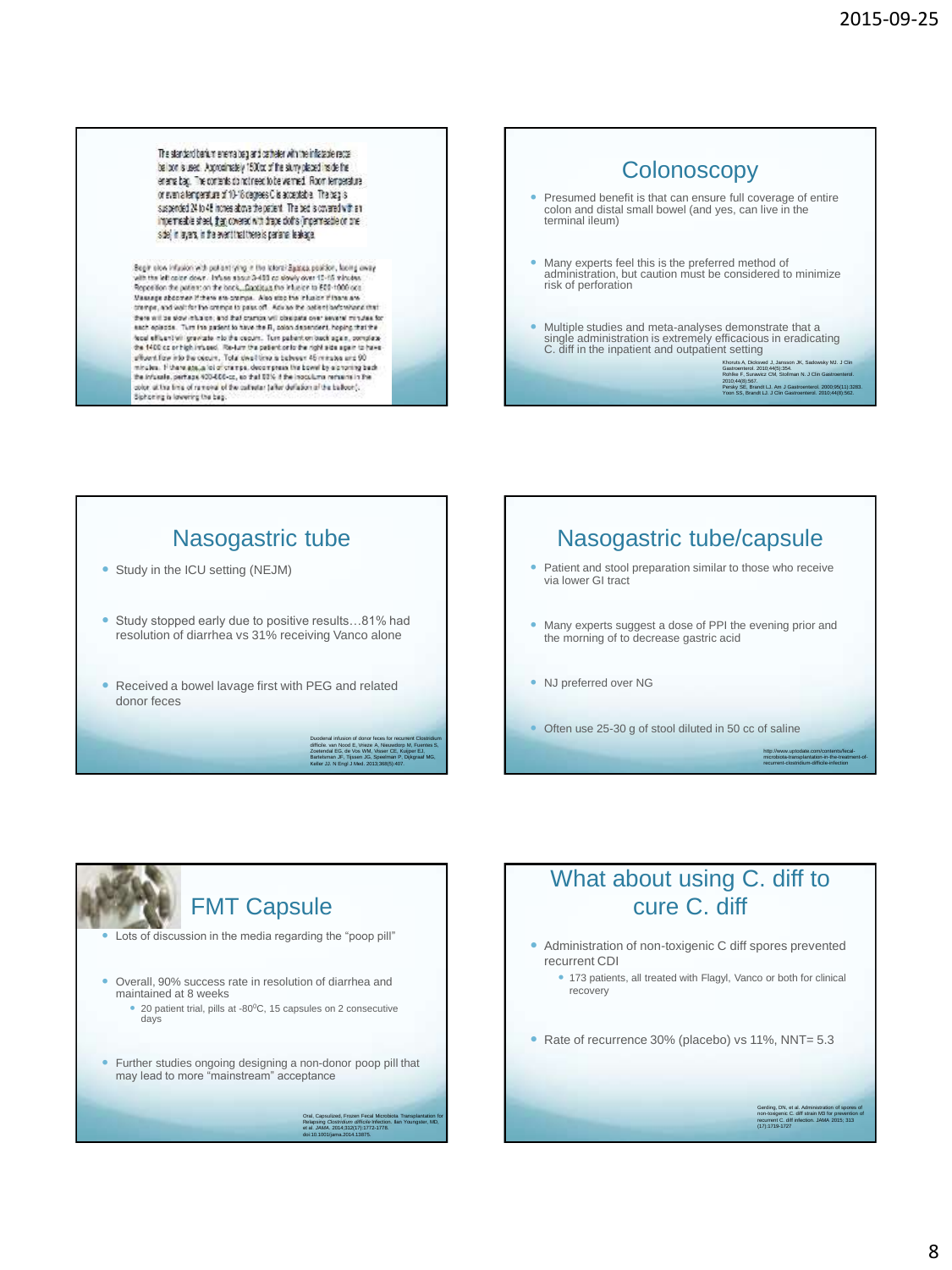### Subtotal Colectomy Patients

 Important population with current survival rates in postresection for colon cancer

- Several authors have suggested that FMT may lose its efficacy
	- Case report of a successful eradication of C. diff after a total proctocolectomy
- Further studies are needed

Difficile small bowel enteritis after total proctocolectomy successfully treated with fecal transplant. Miao CL, Mowery AD, Khara HS, et al. Am J Gastroenterol. 2014;109:S442.

### Inflammatory Bowel Disease

- Microbiota one of the "hot" topics in IBD research right now (genomics, etc) Bacterial flora considered to be one of the main causes of IBD
- FMT has been successful in treatment of IBD with refractory C. diff in observational studies
- Major concern is bacterial translocation across an already "leaky colon" due to ongoing inflammation from the underlying IBD + the acute C. diff infection

#### Inflammatory Bowel Disease

- Multiple smaller studies demonstrating benefit for treatment with FMT for IBD with C. diff
- However, failure rates tend to be higher with average of 78-82% success rates, with the majority of patients having ulcerative colitis
- In the trials to this point, no colectomies/deaths were observed

Chetan, Mittal, et al. Fecal transplant for recurrent and/or refractory CDI in patients with IBD, 2014 Advances in IBD, abstract

transplantation for patients with ulcerative colitis. Gastroenterology. 2015, July; 149(1)

#### Inflammatory Bowel Disease

- Interesting case report out of Chicago
- 41 year old female treated with FMT after 4 failed attempts at antibiotic therapy for CDI
- 6 weeks later, new onset BRBPR, abdominal pain
- Colonoscopy and biopsies demonstrated acute ulcerative colitis, all stool cultures negative as well as CMV and AFB

Colleen, Kelly, et al. New diagnosis of crohn's colitis 6 weeks after FMT. 2014 Advances in IBD, abstract.

# IBD-treatment option??? 50 active UC (mild to moderate) patients in a double blind, randomized trial Given healthy donor FMT or autologous microbiota, end point was clinical remission + MAYO score decrease by  $\geq 1$  30.4% (donor FMT) vs 20% (autologous) achieved primary end point ■ However, no statistically difference between the 2 groups, but<br>analysis of the stool demonstrated distinct features in the<br>responders that warrants further evaluation<br>Rossen, NG et al. Findings from a randomized controlled trial of fecal